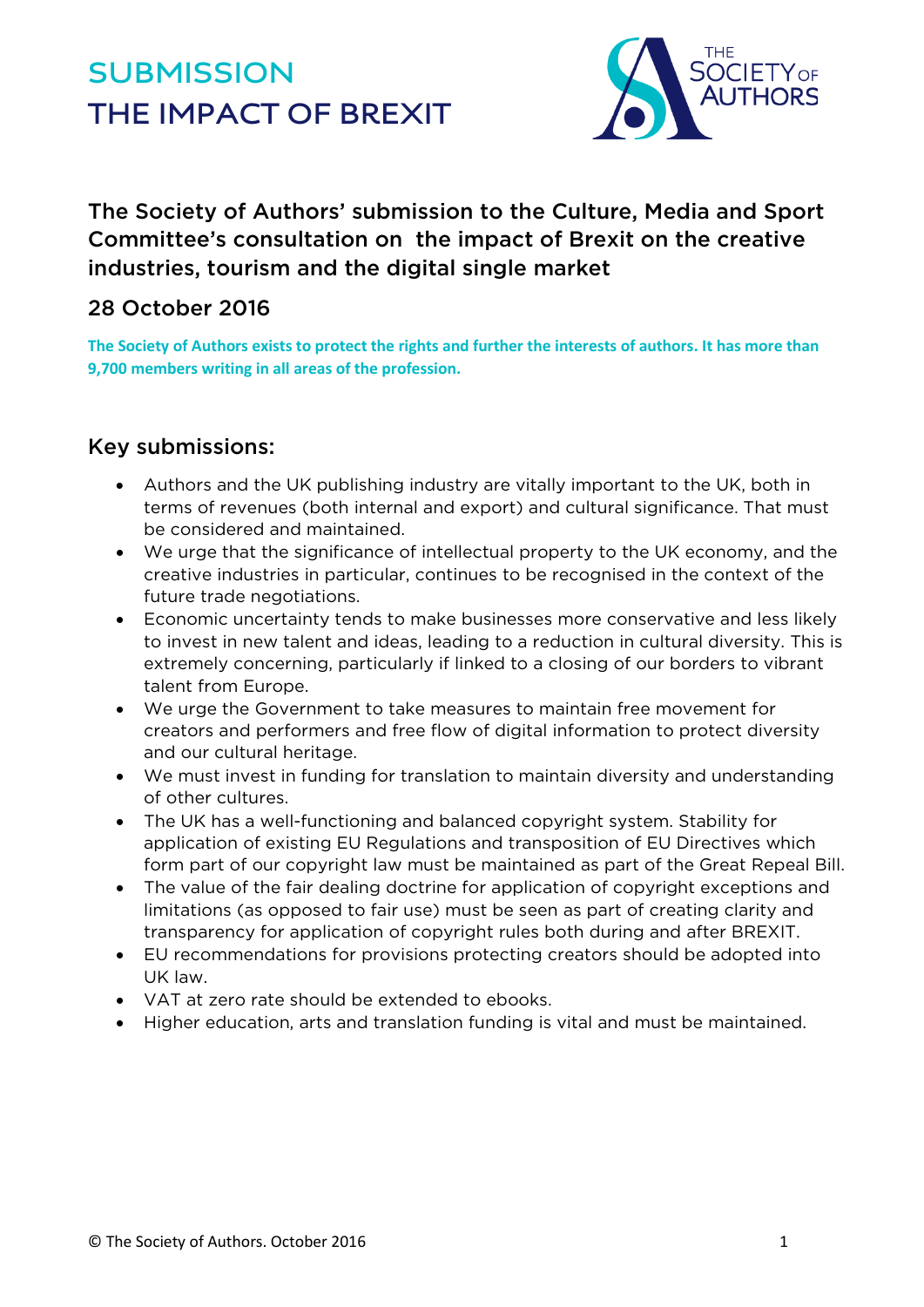#### The Committee invites written evidence on the following issues:

#### • Employment in the creative industries: Will the UK be able to attract and retain talent from across the world in order to maintain its high reputation in these industries?

The UK publishing industry is in good health. The Publishers Association reported that total sales of book and journal publishing were £4.4bn in 2015 Total export revenues were £1.42 billion with a combination of education, academic and ELT (English Language Training) accounting for two-thirds of this. Over 35% of physical book exports were to Europe.

Ed Vaizey MP, then Minister of State for Culture and the Digital Economy, May 2016 commented: *"The UK's publishing industry is a huge success story, and I'm delighted the sector is continuing to flourish. The publishing industry contributes £10.2bn a year to the UK economy, and these latest figures are welcome news, particularly in a year when we're celebrating one of the UK's most famous literary exports, William Shakespeare."*

We are positive that British creativity and culture will remain in demand; however economic uncertainty is damaging to investment in new projects and distribution opportunities for rights holders and their businesses. Furthermore, economic uncertainty tends to make businesses more conservative and less likely to invest in new talent and ideas, leading to a reduction in cultural diversity. This is extremely concerning, particularly if linked to a closing of our borders to vibrant talent from Europe.

We encourage the UK Government to promote British creators and performers and to protect their works and performances both in the context of the trade negotiations ahead and in terms of the world leading innovation and investment opportunities which the creative industries provide as a significant part of the overall economy. We also encourages the Government to support, promote and protect the interests of British publishers and producers and others who invest in creativity and innovation.

Live performances are the bread and butter of many of the creative industries. Performers and technical crews from both the UK and mainland Europe are now able to travel freely within the Schengen area, meaning that touring in Europe can be carried out with relative ease. Although this is not as important for authors as in some other industries, many authors also obtain a significant part of their income from performing. The SoA's membership includes many spoken word artists as well as presenters, teachers and experts.

Changes in immigration law could introduce a visa/work permit system (as, for example, for touring to the USA), for anyone wishing to tour in Europe (and vice versa).This will inevitably increase the time and effort involved in organising a tour and will obviously increase costs. It is not hard to imagine that artistic decisions to employ/engage a person for a particular piece of work being affected by the additional work load involved.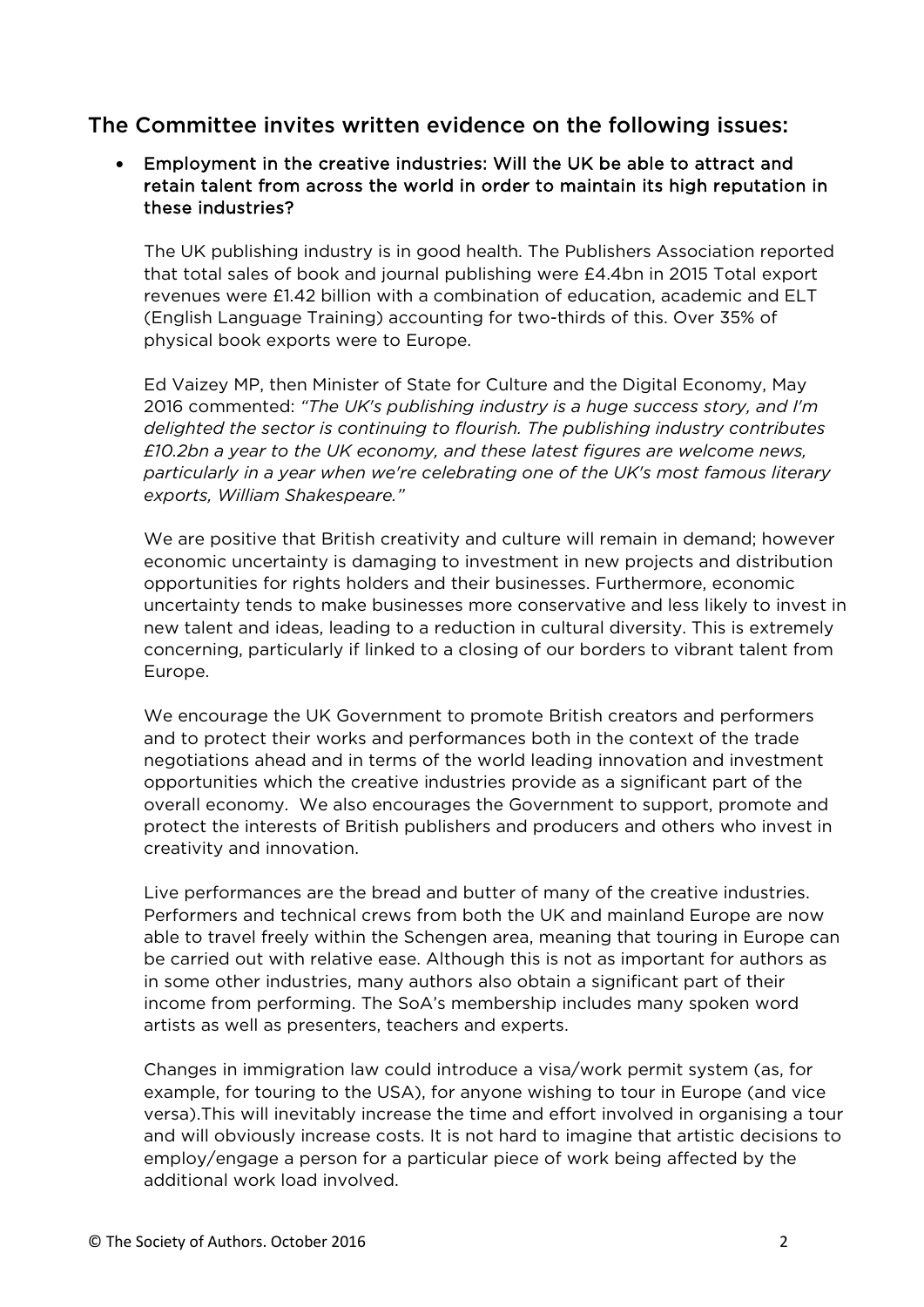Tax laws could also have an impact on touring (for example if performers have to file tax returns in the countries in which they tour). Authors are not often highly paid for appearances and tax formalities and visa difficulties can simply make such visits not worthwhile. This could have a knock-on negative effect on sales and exports of authors' books.

We are also concerned at the inward effect. Difficulties in obtaining visas or tax and other barriers, combined with t the parochial impression of being out of Europe will create may make Britain a less attractive place for writers to visit or settle in. This is bad for diversity and our cultural heritage which has been shaped and enriched by visitors and settlers from many other cultures and lands.

• While the Intellectual Property Office has stated that the position on trademarks, designs, patents, copyright and enforcement remains the same until exit negotiations are concluded, what should happen in relation to Copyright after the UK leaves the EU?

The last few years have seen detailed and rigorous review and debate of copyright legislation both domestically and in Europe. The result for the UK is a legislative framework that is balanced in respecting the rights of users and creators and well able to deal with the complexities of the 21st Century. Copyright is good for authors and the publishing industry. Authors wish to maintain strong copyright protection and to guard against that protection being weakened.

The UK's established copyright framework includes secondary legislation implementing EU Directives which should continue to apply should the European Communities Act 1972 be repealed. We are keen to hear how Government will deal with UK copyright law derived from the Directives in the context of the Great Repeal Bill and beyond.

UK Publishing is a major provider of content to global markets and relies largely on copyright licensing to service those markets. We must stress the importance of stability for the copyright framework during the Brexit process to maintain the UK's world leading position. Authors and publishers need security, clarity and guidance from Government on the measures it will take and the process it will follow.

The UK has established a clear balance between rights and exceptions and, once the UK leaves the EU, that balance must be maintained and not opened to yet further general review. Subsequent change to copyright legislation in the UK must be well considered, well balanced, well informed and evidence-based. The European copyright regime has, overall, been of positive benefit to British right holders. For this reason and because the European Union is an important market for our creative industries, we believe that the UK should follow future EU copyright law. We would particularly be concerned at any attempts to replace the UK's fair dealing with provisions with US style fair use or to weaken creators' moral rights.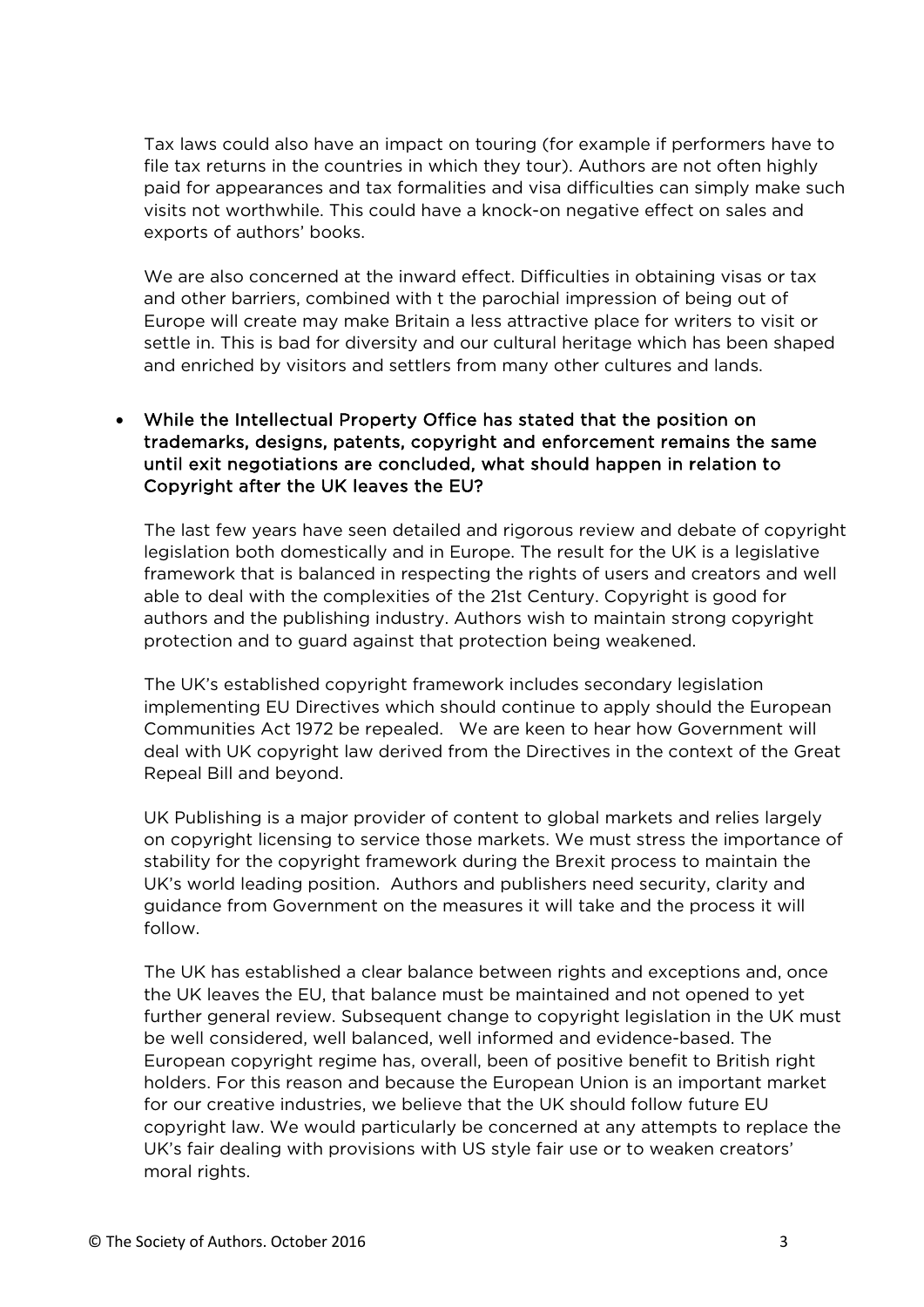The copyright proposals forming part of the European Union's Digital Single Market Strategy are important in establishing free movement of creative content across Europe (and internationally) and, subject to the UK's voice being heard during the consultation process, they should be transposed across into UK legislation.

In particular, the SoA welcomes the provisions to balance the playing field for creators announced in the EU Draft Directive on the Digital Single Market ( the so called "transparency triangle")and urges that they be brought in to domestic legislation at the earliest opportunity.

The Directive says: *"authors and performers often have a weak bargaining position in their contractual relationships, when licensing their rights. In addition, transparency on the revenues generated by the use of their works or performances often remains limited. This ultimately affects the remuneration of the authors and performers. This proposal includes measures to improve transparency and better balanced contractual relationships between authors and performers and those to whom they assign their rights."*

Other provisions of the draft Directive which are broadly welcomed by the SoA include exceptions to ensure harmonisation and cross-border uses of copyright including exceptions for text and data mining for scientific research, use of copyright works in the classroom and preservation of documents by cultural heritage institutions.

CREATOR: We urge the UK Government to use this opportunity to legislate for fairer terms for creators. The SoA has been lobbying for these changes for some time as part of its [CREATOR campaign for fair contracts.](http://www.societyofauthors.org/Where-We-Stand/C-R-E-A-T-O-R-Campaign-for-Fair-Contracts)

[A new EC study on authors' remuneration](https://ec.europa.eu/digital-single-market/en/news/commission-study-remuneration-authors-books-and-scientific-journals-translators-journalists-and) surveyed authors, journalists, translators and illustrators across Europe, and makes important recommendations to improve the contractual position for writers. The study found that:

- o Average annual incomes for UK authors, including advance, royalties and ALCS and PLR payments was about £12,500 in May 2015, when the survey was run.
- o Average annual incomes for UK journalists were also around £12,500, around half the average levels reported by journalists in Germany and Denmark, where there are far more legal protections for creators.
- o Average incomes for UK translators and visual artists were a little higher at around £17,850, still well below the UK average wage.
- o The average total income from a UK author's latest book was less than £6,000.
- o Only half of book authors view their primary activity as their only or main source of income.
- o UK authors do not enjoy the same legal safeguards as their counterparts in other EU countries to ensure that contracts are fair.
- o The provision of legal safeguards improves an author's financial position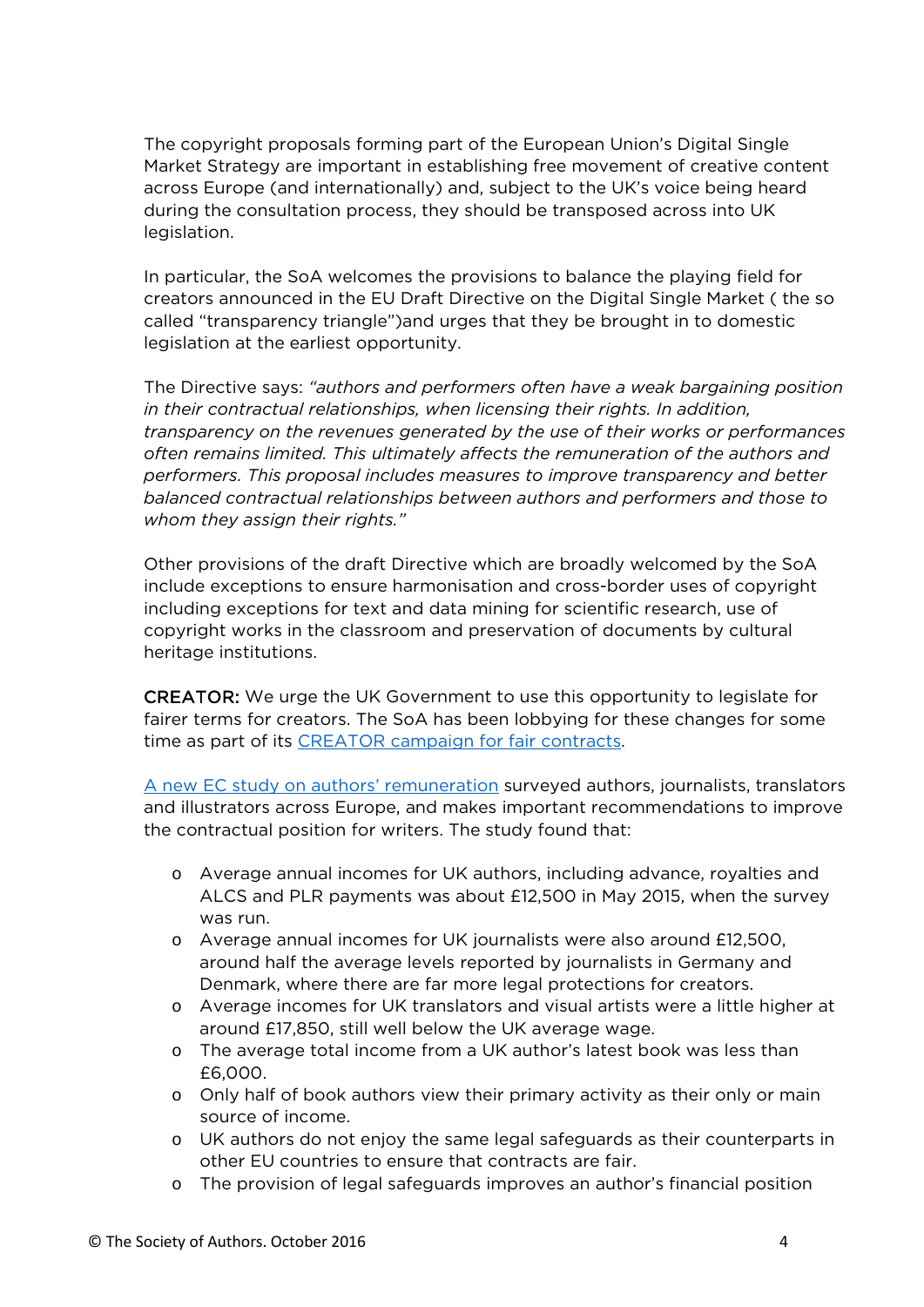We welcome the three policy recommendations proposed in the report and would suggest that these also are brought in to UK legislation.

- o A legal requirement for written contracts to specify in detail how a work can be exploited and how its author will be remunerated, and a right for the author to receive accounts.
- o Place limits on transfers of rights to future works and future modes of exploitation.
- o Allowing freelancers who work mainly for one or two employers to claim employee status and rights.

VAT on ebooks: The EU is considering harmonising VAT rates on printed and electronic publications. We have always argued that a tax on books amounts to an inappropriate tax on knowledge. In fact, on first proposing VAT in 1969 Iain Macleod MP said: 'On the general principle of avoiding a tax on knowledge we intend that books, journals, newspapers and broadcasting shall be at a zero rate. We now have the odd imbalance of the print version of a book being sold with no added VAT (as it is zero rated) while 20% VAT is added to the price tag of the same book sold electronically. Yet the arguments against VAT on ebooks are the same as the general arguments against tax on print books. It's a barrier to education and research, to adult literacy and to book sales in general. It also complicates pricing when books are bundled together with downloads or you can access newspapers online as part of a print subscription.

The European Commission knows the inconsistency needs to be addressed, which is why their 2016 VAT Actions Plan seeks to tackle it. We would urge that the UK acts as soon as possible to reduce VAT on ebooks to zero in line with printed books.

• The Digital Single Market: The UK digital sector currently is worth £118 billion a year; 43% of UK digital exports go to the EU. How has UK membership of the EU helped to shape the Digital Single Market to date? What are the fears and advantages arising from the UK being outside the developing Single Market? What will happen to companies that have used the UK as a base for sales within the Single Market?

The EU's Digital Single Market Strategy remains a significant initiative for UK right holders and we repeat, that it is one which we would wish to see transposed across into UK legislation. The EU has been working towards harmonising copyright laws throughout the EU and member states have been discussing how copyright legislation may be amended to adapt to digital technologies and to facilitate the Digital Single Market. Proposed amendments to EU copyright laws include enabling access to online content (for example, e-books, music, films) in all member states, regardless of where that content was obtained. The UK may now find itself excluded from discussions which would determine the rules setting out distribution of royalties for rights holders and the harmonisation of "moral rights" (including the rights to be identified as author or to object to derogatory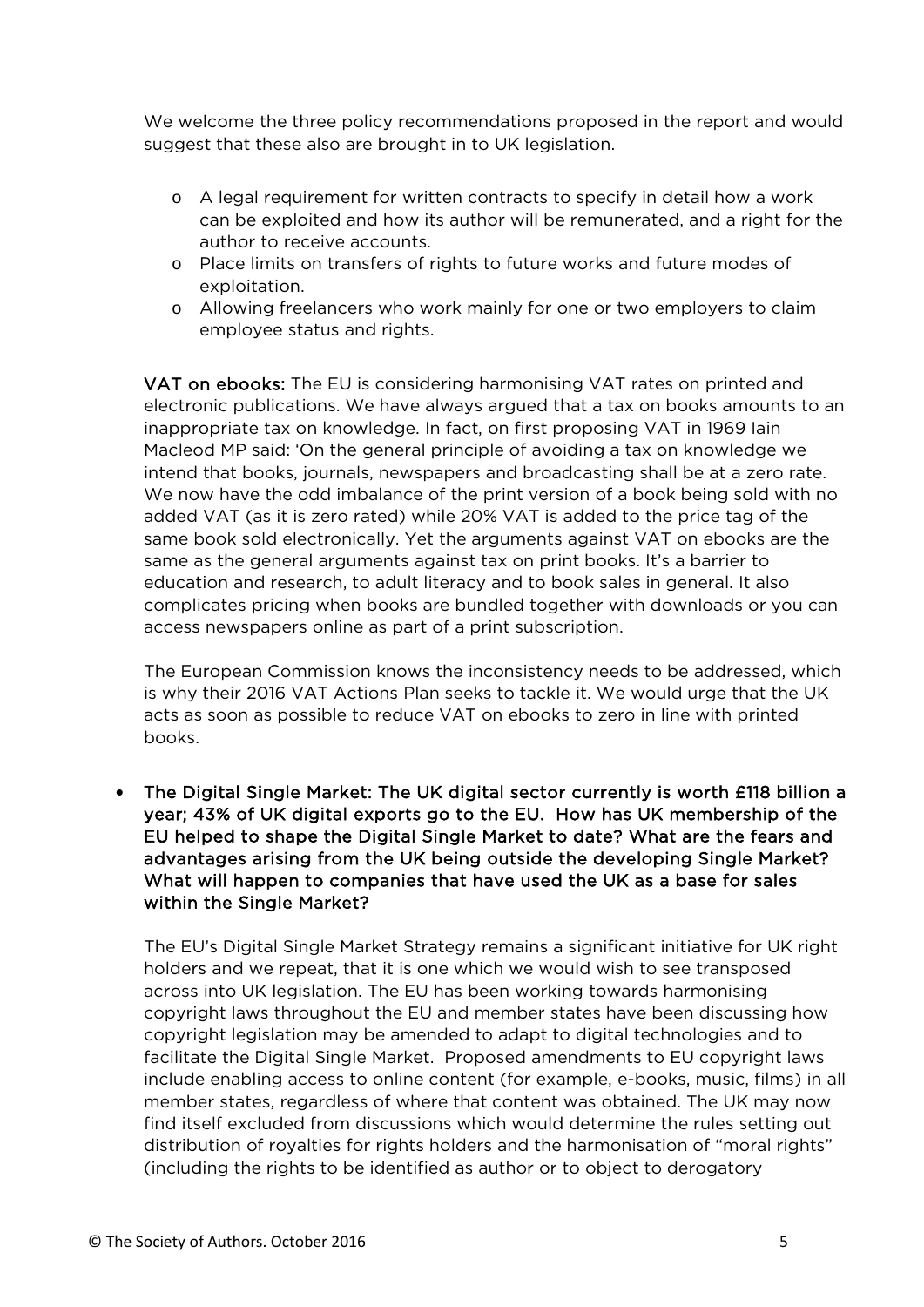treatment of a work) at EU level.

The UK has played a major role in influencing the debates and there is a risk that this influence will be lost from Digital Single Market policy going forward. At UK level, further to the areas already addressed in the Digital Economy Bill, there is an opportunity to address and clarify the responsibilities of internet search engines and internet service providers respectively. This could be done, within the Bill, by encouraging search engines and ISPs to take a more pro-active role in de-listing search results leading to illegal content, or in removing illegal content.

Our fears are not so much with the future development of the UK's copyright framework. As we have already said, our legislation has, over the past few years, undergone thorough and rigorous review. Our fears are more to do with the extent to which British right holders and UK Government will now be in a position to influence the European consultative process and legislative outcomes, particularly in relation to the Digital Single Market Strategy which will put in place a regime that works across borders, for content that cannot be prevented from crossing national or regional borders.

There is also a concern that the UK's balancing influence on the EU may be lost. For example without the UK, future EU law may see a move from a "fair dealing" approach applied to specific exceptions to copyright, to a more general "fair use" approach. In relation to copyright proposals under the Digital Single Market, there has been recognition of licensing arrangements at national level for certain types of use. This is a system that has worked well and been successfully promoted by the UK at EU level.

The UK's collective management organisations such as ALCS have been at the forefront of establishing high standards of transparency and good governance across Europe. Through CMOs based within the UK, right holders benefit from revenues collected elsewhere in Europe. These revenues are, in the main, collected under agreements and contracts that do not depend on EU membership. However, it is possible that some provisions which provide benefits under some of those agreements will now be at risk. Application of local distribution policies based upon reciprocal recognition of rights may fall for review. We encourage UK Government to support the work of its CMO's and the maintenance of representation agreements already in place between CMOs within the current EU Member States.

• What will be the impact of the loss of European Union funding, both specialised (such as the Creative Europe fund) and more general (such as the Regional Development Fund). Will the UK Government replace these? Can tax exemptions or private sponsorship fill the gap?

Organisations benefiting from ACE grants (ACE being funded by the DCMS) have guaranteed funding only up to 2018. In addition, the film industry (supported by UK screenwriters) has benefitted from EU funding for many years. With the prospect of losing access to funding such as Creative Europe (the EC's framework